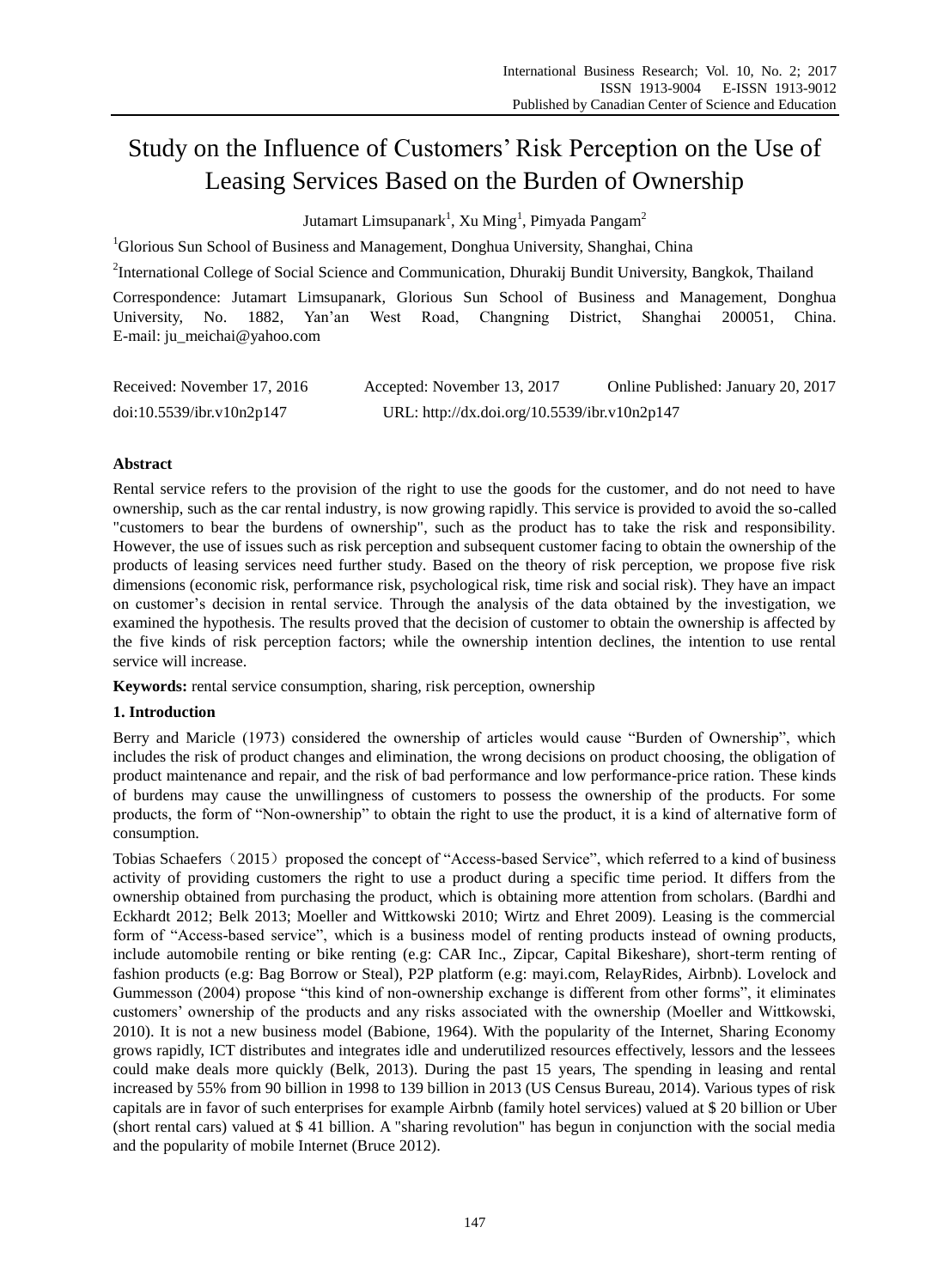Existing literature focuses on research on perceived risk and its influence (e.g: Barone et al. 1999; Kamleitner and Erki 2013). Lovelock and Gummesson (2004) believe that further study could be achieved through different perspectives. Although existing literature already explored ownership issues from the perspective of customer behavior (e.g: Bardhi and Eckhardt, 2012; Durgee and O'Connor, 1995; Moeller and Wittkowski, 2010), some questions still need better answers, especially for the study on substitutes of ownership consumption patterns under so-call "Burdens of ownership" model (Moeller and Wittkowski, 2010). Obtaining ownership often means risks and liabilities, which is the main reason why customers are willing to use the products instead of willing to obtain the ownership of the products. If the customers perceive the risks of owning products, they will increase their choices of using leasing services and neglect ownership of the products (Wittkowski et al., 2013). The risk of product retirement is the main factor enterprises choose rental service. But from the perspective of multiple risk dimensions, there is lack of research on theoretical and empirical study based on influence of burdens of ownership to service choosing and behavior related to ownership decisions. This study focuses on customers' willingness to use product rental services influenced by the willingness of obtaining the ownership based on customers' different dimensions of risk perception which caused by burden of ownership. According to the Risk Perception Theory (Bauer 1960; Mitchell 1999), we developed relevant theoretical models and used first-hand research data for validation. Contribution to existing research including: the empirical study researched on the relationship among burdens of ownership; willingness to obtain ownership and subsequent willingness of using rental services. In particular, we proposed a hypothesis of customers' selection on services influenced by the perceptions of economic risk, performance risk, psychological risk, time risk and social risk of the products. The higher the perceived risk level is, the less willingness of owning the products the customers have.

#### **2. Burden of Ownership and Perceptions of Risk**

According to Property Theory, a series of property rights can be classified and restructured according to the properties of the resources (Alchian and Demsetz, 1973; Coase, 1960). Four types of property rights can be classified (Furubotn and Pejovich, 1972) as the right to use articles; the right gained from the outputs by using articles; the right to change the structure and properties of the articles; the right to transfer the property to one or more other persons. Schwab (2007) considered ownership of the article gives owner the rights of use, control, manage and enjoy the article-include the right to transfer it to others. Ownership authorized this person's absolute control of the article (including the accompany right of the article) under existing legal framework. In general, owning an article means owning four rights mentioned above. Individuals using four rights could use the article exclusively, non-restriction under current legal framework (Demsetz, 1967).

As a mode of consumption, customers obtain ownership by purchasing products and then get the right to use the products. Compare to acquired ownership, rental service allows customers to have the right to use the product in a specific time period (Durgee and O'Connor, 1995). Based on previous research (Bardhi and Eckhardt, 2012; Lovelock and Gummesson, 2004), scholars define rental service as: a market exchange behavior which customers obtain the temporary and limited right to use a product by paying a certain amount of fee, but the service provider still has the legal ownership of the product. The core of rental service is the assets can be used continuously for more than one individual (i.e, sharing) over a period of time. The feature of rental service which meets the needs of multiple individuals' temporary use differs from services which meet single individual's (i.e, the product owner) unlimited use of an asset.

The main differences between purchasing and rental service are "Burden of Ownership" (Moeller and Wittkowski, 2010) and risks and responsibilities related. Customer Risk Perception refers to any result from the customer behavior caused by unpredictable consequences - often negative consequences, which is a concept proposed by Bauer and others in marketing area in 1960's (Bauer, 1960 and Cox, 1967, in Rindfleisch and Crockett, 1999). Sweeney and others (1999) pointed out that risk perception is a subjective predictable of the extent of the losses. In other words, customers' subjective risk perceptions include the results caused by wrong decisions and products failed to meet the expected level (Roselius, 1971). Jacoby and Kaplan (1972) made some improvements based on Bauer's research: risk perception is a multi-dimensional concept includes economic, performance, physical, psychological and social risks. Other scholars consider all the ownership risks customers facing are economic risk, performance risk, social risk (DelVecchio and Smith 2005), depreciation risk and inefficient use risk (Berry and Maricle, 1973). The risks also include certain assets' maintaining and repairing responsibilities. On the other hand, if customers choose rental service, the only choice they have to make decision on is service selection. Compare to owning ownership, rental service leads to customers' cost-effectiveness (Wirtz and Ehret 2009). Mumel (1999) added time risk, which refers to time costs to search a product if costumer's expectation on the product's performance is not satisfied. This kind of multi-dimensional perspective accepted by other researchers soon (e.g Peter and Ryan, 1976; Bearden and Mason, 1978; Brooker,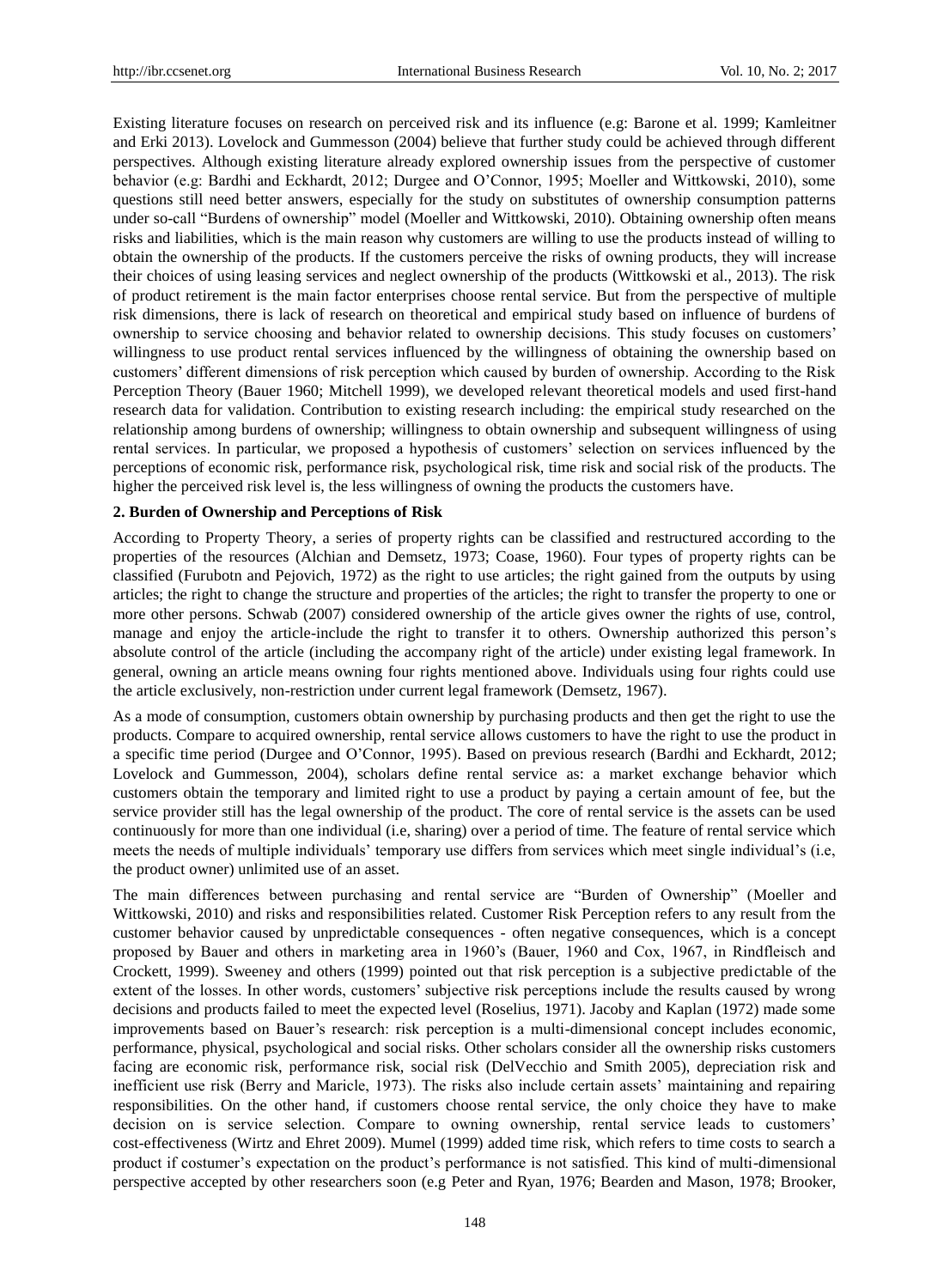1983; Peter and Tarpey, 1975, in Rindfleisch and Crockett, 1999). Researchers use risk perception in other fields e.g Slovic et al., 1984; Rindfleisch and Crockett, 1999).

Risk perception theory focuses on customers' subjective risk perception level (Dowling and Staelin 1994). In general, risk can be divided into two categories; dominant and recessive risk (DelVecchio and Smith 2005). Dominant risk could cause potential negative influence to the results of purchasing decision. Recessive risk includes (not) definite results. With the increase of different kinds of risk, more negative (less positive) results appear- risk level related to purchasing decision. Although different individuals have different risk preferences (Cho and Lee 2006), customers always avoid risks. Previous research also indicated that with the increase of risk perception, negative influence on the product's evaluation will increase (Ofir and Bechtel 1990), possibility of acceptance decreases (Forsythe and Shi 2003), and payment willingness decreases (Maier et al. 2014). If a high-leveled risk perception exists though a purchasing process, decision makers may change or give up purchasing idea.

# *2.1 Hypothesis Factor Influence Customers' Purchasing Decision*

However, Customers' purchasing decision may focus on different angles as economic risk, performance risk, psychological risk, time risk and social risk (DelVecchio and Smith, 2005).

# 1) Economic Risk

Economics risk refers to the uncertain potential economic loss related to purchasing decision. In general, economic risk raises product's price. Compare with ownership, use-based service only requires customers to pay a certain percentage of fee (e.g count by time). This kind of fee is much lower than fee of purchasing the product (Lovelock and Gummesson, 2004). Although the long-term rental fee is higher than purchasing fee one-time rental fee is lower and more predictable (Durgee and O'Connor 1995). Besides, no opportunity cost is added into rental service compared to purchasing. If customers predict higher economic risk of ownership, their willingness of owning the ownership will decrease (H1).

# 2) Performance Risk

Performance Risk refers to the uncertainty of whether the customers' expectation/exception on product's performance is satisfied (Bauer 1960). It includes the risk from uncommon usage of the product caused by the quality problem and the risk of maintenance and replacement. Because of the responsibilities of owner on the product's maintenance and replacement; high performance risk causes after-purchasing additional cost and the physical and mental cost that caused by low performance. In summary, the higher performance risk on purchasing of any product it possesses, the lower willingness of owning the customers will have (H2).

# 3) Psychological Risk

Psychological risk refers to customers' negative psychological influence caused by choosing wrong products (Murphy and Enis, 1986). High psychological risk means customers' doubt on self-skills and possibility of their higher skills with a wrong decision on purchasing (Stone and Gronhaug, 1993). Purchasing decision on high-valued products also related to higher deciding responsibility, this will cause doubt and gainsay on customers' self-imagine and capacity after purchasing. As a result, if customers have higher psychological risk perception, the willingness to own the ownership will decrease (H3).

# 4) Time Risk

Time risk refers to time costs spend to find a product, if the customers' expectation on a product's performance is not satisfied (Mumel, 1999). Purchasing a product, especially purchasing high-valued products needs searching, comparing, receiving, or even returning, which all needs a lot of time. Although with the popularity of the Internet, searching, comparing and paying become more convenience, more purchasing performance will be done on the Internet, customers still need to spend a lot of time purchase high-valued products and products hard to transport off-line. Thus, higher time risk perception customers have, lower willingness on ownership (H4).

#### 5) Social Risk

Social risk means the extend of others' evaluation and customers' social status influenced by purchasing. In general, an individual's information is transferred to others with purchasing and owning the product (Belk, 1988). High social risk means others' uncertain evaluation on buyers' purchasing decisions. Owning a product often means long-term commitment to the product and also a clear message to others on the commitment. On the other hand, rental service needs no commitment; just own temporary and limited affiliation. Compare with the ownership, rental service has lower social risk. Besides, previous research also shows social influence on individual's willingness to participate. Other research also shows customers choose rental service often have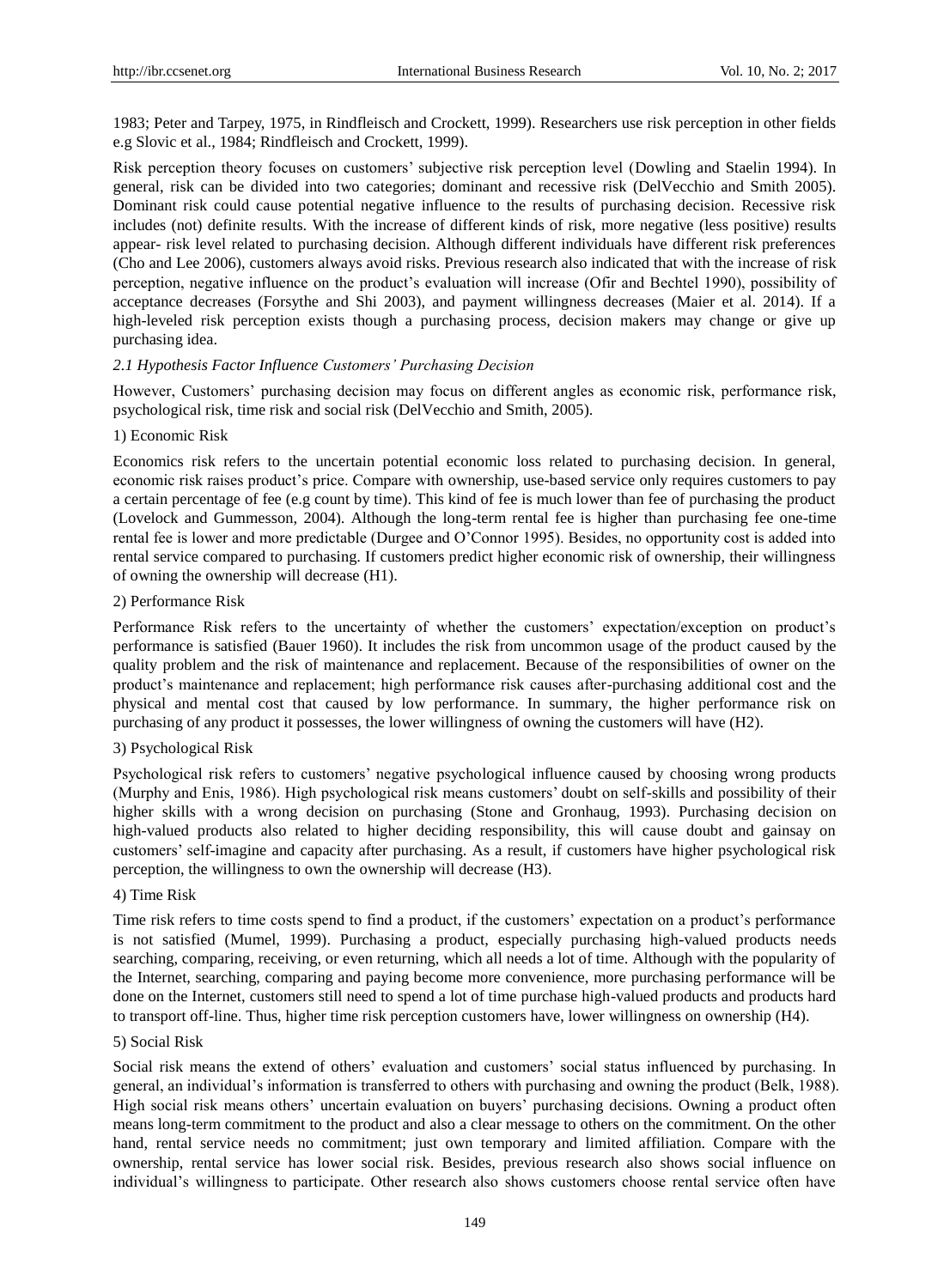higher social identity (Trocchia and Beatty 2003). In summary, higher social risk means lower willingness of ownership (H5).

#### **3. Willingness on Ownership and Rental Service**

The studies above illustrate risk perception influence on ownership, we then further consider relationship between their willingness to use rental service. In fact, rental a product offers the customers an alternative choice to own the ownership other than purchasing. On the one hand, customers can meet their needs by purchasing goods and obtain product ownership (e.g purchasing a car), or using rental service (e.g car rental service). Choosing a practical alternative service usually means it replaces the service owning a product offers. In other words, the lower willingness customers have to own the ownership, the higher their willingness to use alternative service they have, rental service enables customers to meet the needs and offers ways to reduce the burden of ownership. Other studies find out that in general, when compare with non-customers, car-sharing customers are more willing to reduce their ownership during their usage of rental service (Martin et al., 2010), thus we consider the willingness to reduce ownership contain a positive impact on the willingness to use rental services as well (H6). Hence scholars process empirical examine of the effect between ownership willingness and rental service willingness based on the hypothesis above. We constructed research as the model below.



Figure 1. Research Model

#### **4. Model Measurement and Inspection**

#### *4.1 Program Design and Data Collection*

We cooperated with a Shanghai Automotive Portal company and obtained relevant data from the online registered users. Such users have relatively clear requirements of purchasing a car at first time or re-purchase. As an alternative option to car ownership, rental (sharing) cars are becoming more popular (Shaheen et al. 2009). Registered customers could get a short-term right to use the car based on timely payment. Rental Car Service (sharing) is one of the most mature rental service of the current market (Bardhi and Eckhardt 2012; Belk 2013), which is very suitable for this study. As return, customers could get a small gift related to motor vehicle after the questionnaire had completed. A total of 785 customers participated in the survey, we collected their car purchasing and car rental-related information. Invalid samples removed, we finally obtained 774 valid samples. The proportion of male in the sample is 69.7%, with an average age of 33.1.

# *4.2 Questionnaire and Measurement Methods*

According to the model, we referred to customer risk perception and car rental related documents and developed a measurement scale based on practical circumstances. Meanwhile, to ensure the reliability of the questionnaire, we discussed with rental practitioners and scholars major in management and got the final scale. We use Likert 5 Point scale, reference on DelVecchio and Smith (2005)'s research on perception risk, designed 15 measurement items. Reduced ownership willingness included 2 measurement items: not willing to purchasing a car if future condition allows; I do not think purchasing a car is a good choice. 2 measurement items are designed for rental service: I prefer rental car service; I will get information about car rental.

# *4.3 Result Analysis*

# 4.3.1 Measurement Model Test

Results of exploratory and confirmatory factors support the hypothesis factor structure. All reliability value are greater than 0.4 construct reliability and a coefficient value are greater than 0.7. The average variance is greater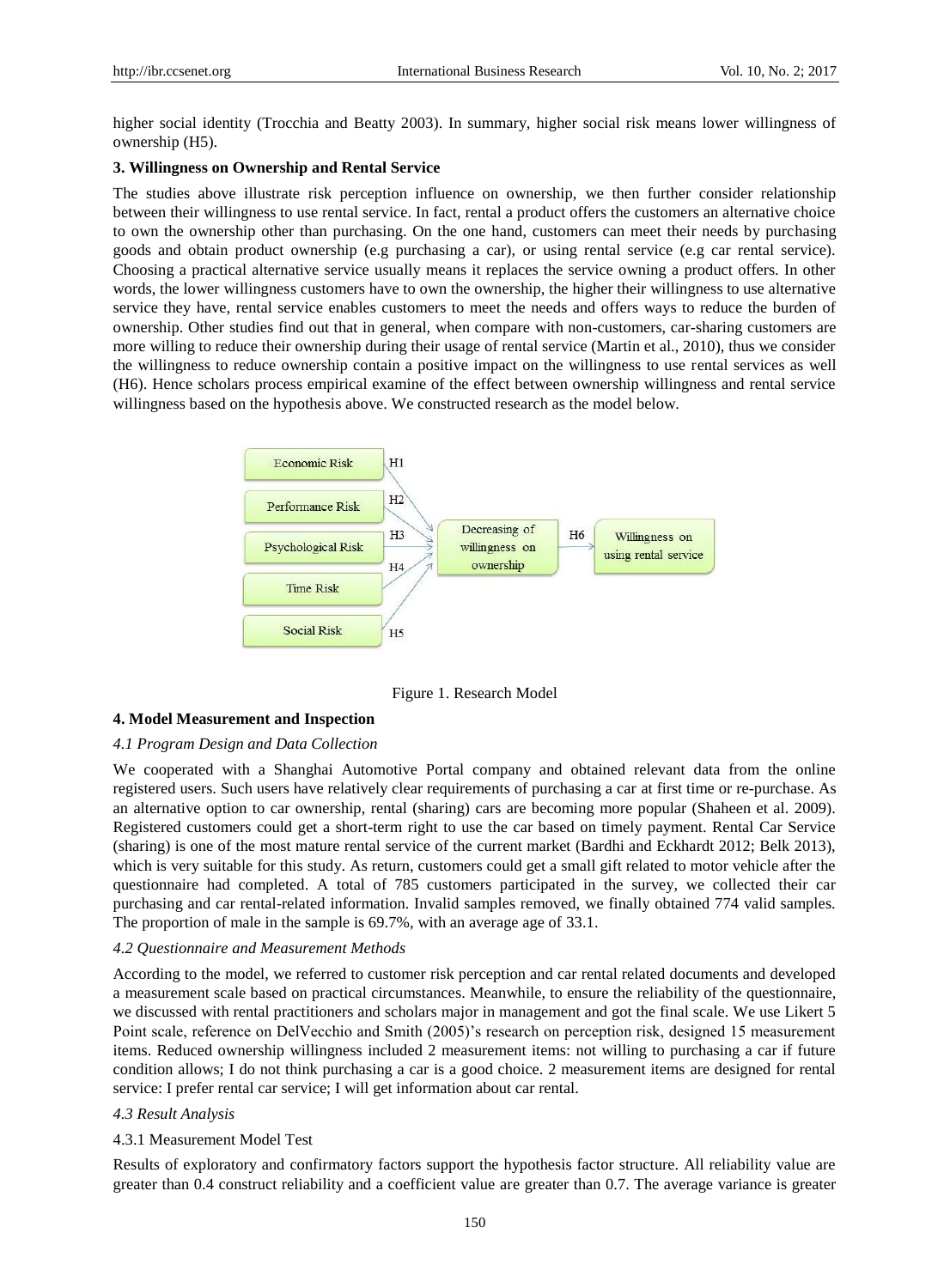than 0.5; multiple correlation coefficient shows all constructs have a good discriminant validity. Overall, the results show that the model has good compatibility measurement validity, discriminant validity and construct reliability (Table 1).

| <b>Risk</b>                                                                                             | Cronbach's a                                                          | <b>Construct reliability</b> | <b>Load factor</b> | <b>Reliability</b><br><b>Index</b> |
|---------------------------------------------------------------------------------------------------------|-----------------------------------------------------------------------|------------------------------|--------------------|------------------------------------|
| <b>Economic Risk</b>                                                                                    | 0.878                                                                 | 0.890                        |                    |                                    |
| A huge economic risk to purchase a car                                                                  | 0.735                                                                 | 0.571                        |                    |                                    |
| I am concerned about the cost of purchasing a car                                                       |                                                                       |                              | 0.867              | 0.684                              |
| Consider economic burden, I will regret purchasing a car                                                |                                                                       |                              | 0.801              | 0.645                              |
| <b>Performance Risk</b>                                                                                 | 0.756<br>Consequences will be very serious if car malfunction happens | 0.760                        | 0.675              | 0.472                              |
| Consequences will be very serious if buy a wrong car                                                    |                                                                       |                              | 0.703              | 0.512                              |
| You shoule be very careful when purchasing a car because many problems will<br>occur when using the car |                                                                       |                              | 0.820              | 0.670                              |
| <b>Psychological Risk</b>                                                                               | 0.812                                                                 | 0.824                        |                    |                                    |
| I would be pressured if buy a wrong car                                                                 | 0.723                                                                 | 0.523                        |                    |                                    |
| I would be very frustrated if the car is as good as expected                                            |                                                                       |                              | 0.810              | 0.650                              |
| If the car needs to be returned, the maintenance process would make me uneasy                           |                                                                       |                              | 0.846              | 0.734                              |
| <b>Time Risk</b>                                                                                        | 0.789                                                                 | 0.775                        |                    |                                    |
| I need to take a long time to make decision in order to buy a right vehicle                             | 0.864                                                                 | 0.670                        |                    |                                    |
| Repair will cost me a lot of time if the car needs to be returned                                       | 0.871                                                                 | 0.612                        |                    |                                    |
| A long time may be wasted to get to the car after purchasing                                            | 0.735                                                                 | 0.548                        |                    |                                    |
| <b>Social Risk</b>                                                                                      | 0.805                                                                 | 0.804                        |                    |                                    |
| Others may judge me buying behavior if I buy a car                                                      |                                                                       |                              | 0.781              | 0.540                              |
| Others may judge my car                                                                                 |                                                                       |                              | 0.748              | 0.673                              |
| I might need to explain my choice to others if buying a car                                             |                                                                       |                              | 0.739              | 0.548                              |

*Note.* CFA Model Fitting:  $\chi^2$  /df=2.032, RMSEA=0.032, CFI=0.998, NFI=0.983

#### 4.3.2 Structure Model Test

To count all behavioral variables (i.e., rental selection, reduced ownership), we use Mplus digital convergence algorithm standard deviation is generated by estimating maximum likelihood. Based on related fit indicts, structural model has a good goodness of fit. Overall, the assumed model is supported. Reduced ownership willingness is positively correlated with economic risk ( $\gamma$ =0.197, t=5.530, p<0.001; H1), is positively correlated with performance risk ( $\gamma$ =0.098, t=2.245, p<0.01; H2), is positively correlated with psychological risk ( $\gamma$ =0.102, t=2.245, p<0.01; H2), is positively correlated with time risk ( $\gamma$ =0.101, t=2.56, p<0.01; H3), is positively correlated with social risk ( $\gamma$ =0.105, t=2.287, p<0.01; H4). Besides, reduced ownership willingness is positively correlated with rental service  $(\beta=0.151, t=3.30, p<0.01; H6)$ . Structural model fit indicts are: The ratio chi-square and its degrees of freedom  $X^2/df = 2.904$  is smaller than the reference value 3; Goodness of fit index GFI = 0.945 is greater than the reference value 0.9; adjusted goodness of fit index  $AGFI = 0.835$  is greater than the minimum requirement of 0.8; Specification Fit Index NFI =  $0.934$  is greater than the reference value 0.9; Increase fit index IFI =  $0.917$  is greater than the reference value 0.9; Comparative Fit Index CFI = 0.909 is greater than the reference value  $0.9$ ; RMSEA =  $0.067$  is less than the minimum requirement 0.08. Statistical results show that the proposed model and the data fit well, the indicators can meet the standard exponential fit well.

#### **5. Conclusion**

The rental service has been expanding and increasing in terms of proportion of consumption because of the popularity of the Internet, but we still have limit knowledge about the relation of ownership and rental decision. This study combined empirical data, distinguished dimensions of perceived risk (economic, performance, psychological, time and social risk) and studied the relationship between perception and ownership willingness and rental service willingness.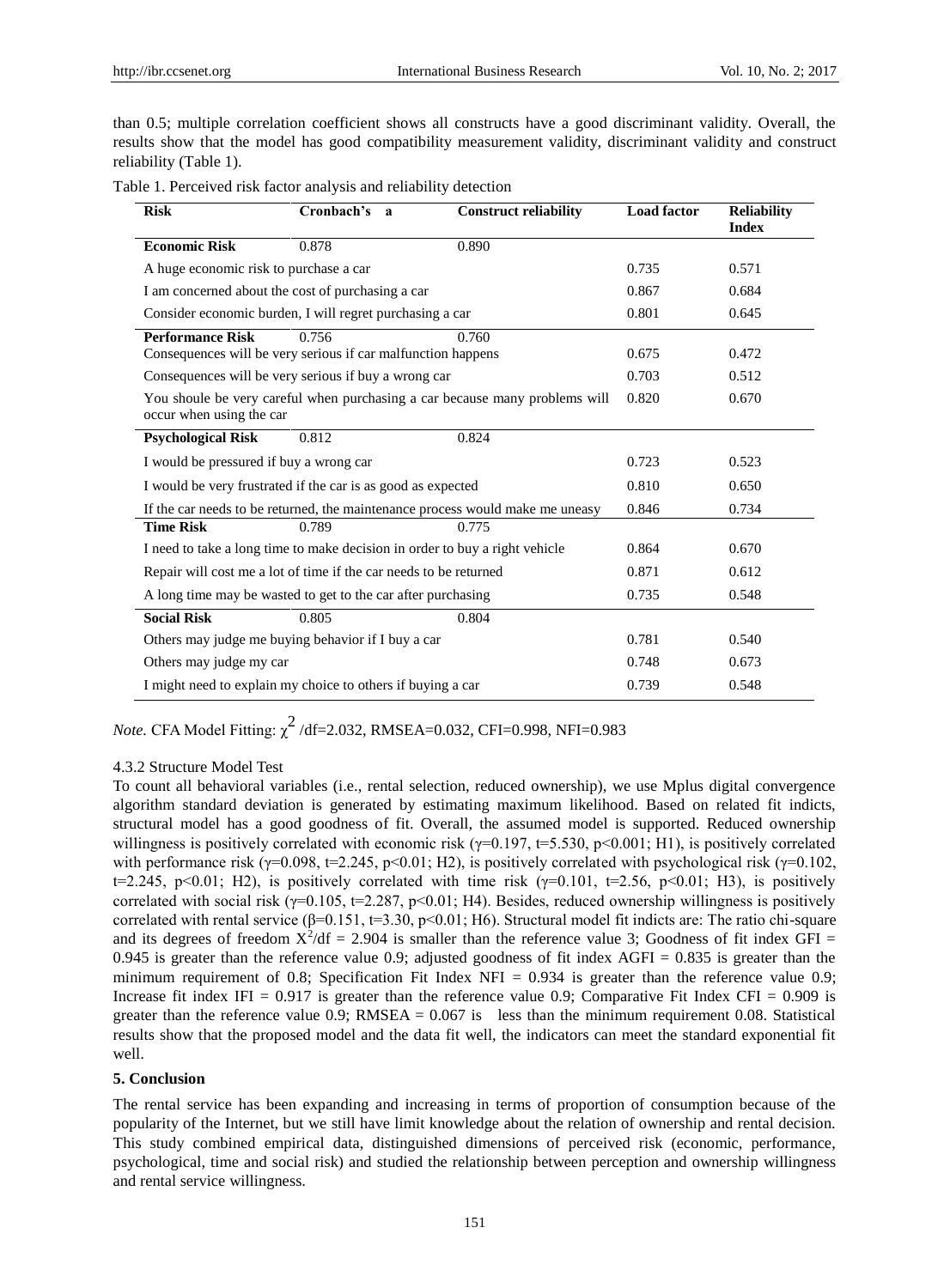After demonstration, six hypotheses proposed are supported. The size of ownership perception could reduce willingness to obtain ownership. Hypothesis 1 is the biggest decision variable which influences ownership willingness among all variables. Performance risk is the weakest hypothesis among five dimensions. Psychological risk, time risk and social risk have positive effects on reducing the ownership willingness. At last, reduced ownership willingness increases possibilities of using rental service. It proves that the more risks the customers perceive, the more willingness to own will be reduced. Then customers are more willing to rent than own a product.

#### **6. Implications and Limitations**

This study is a theoretical development of use-based service consumption (Bardhi and Eckhardt 2012; Belk 2013); through empirical study, we proposed a risk-based model to explain the perception of ownership burden which focus on economic, performance, psychological, time and social risks and provide theoretical support for rental service marketing strategies.

From this study, some managerial recommendation can be acquired. First, in order to encourage rental service selection, the providers should pay attention on comparing the advantages of "ownership burden", that is, reduce five risks customers face: economic risk, performance risk, psychological risk, time risk and social risk. Economic risk is the most important factor that customer concerned. The companies need to provide the service with the price advantage to arouse customer decision. For performance risk, companies need to pay attention to reduce pressure of occupancy and burden of maintenance from purchasing the product. At the same time, the companies need to propose the guarantee on quality and function of service. Service provider can emphasize temporary of service use type and use mature product service to reduce customer psychology risk, time risk and social risk.

This study only researched in car rental industry, some limitations still exist. Researches on many other usage-based services in other fields, such as fashion or tool rent can be done in the future studies. Besides, this study set hypothesis based on previous "Ownership Burden" research, but there could be additional burden by choosing rental service, thus later stage research still needed. Future study may include: research on risk perception related to use-based consumption base on ownership decision; research on risk perception between rent and ownership. In addition, quantitative research on costs and benefits of each mode of consumption can be further expanded in future studies.

#### **References**

Bauer, R. A. (1960). Consumer behavior as risk taking[J]. *Dynamic marketing for a changing world,* 398.

- Berry, L. L., & Maricle, K. E. (1973). Consumption without ownership: what it means for business[J]. MSU. *Business Topics, 21*(2), 44-46.
- DelVecchio, D, & Smith, D. C. (2005). Brand-extension price premiums: the effects of perceived fit and extension product category risk[J]. *Journal of the Academy of Marketing Science, 33*(2), 184-196. <https://doi.org/10.1177/0092070304269753>
- Demsetz, H. (1967). Toward a theory of property rights[J]. *The American economic review,* 347-359.
- Durgee, J. F., & Colarelli, O. G. (1995). An exploration into renting as consumption behavior[J]. *Psychology & Marketing, 12*(2), 89-104. <https://doi.org/10.1002/mar.4220120202>
- Furubotn, E. G., & Pejovich, S. (1972). Property rights and economic theory: a survey of recent literature[J]. *Journal of economic literature, 10*(4), 1137-1162.
- Galbreth, M. R., Ghosh, B., & Shor, M. (2012). Social sharing of information goods: Implications for pricing and profits[J]. *Marketing Science, 31*(4), 603-620. <https://doi.org/10.1287/mksc.1120.0706>
- Kaplan, L. B., Szybillo, G. J., & Jacoby, J. (1974). Components of perceived risk in product purchase: A cross-validation[J]. *Journal of applied Psychology, 59*(3), 287. <https://doi.org/10.1037/h0036657>
- Li, Y. J., & Liao, C. L. (2013). Research on the Relationship between Personal Perception, Innovation Diffusion and Consumer 's Participation in Network Group Purchase [J]. *Business Research, 11,* 45-53.
- Lovelock, C., & Gummesson, E. (2004). Whither services marketing? In search of a new paradigm and fresh perspectives[J]. *Journal of service research, 7*(1), 20-41. <https://doi.org/10.1177/1094670504266131>
- Mitchell, V. W. (1999). Consumer perceived risk: conceptualisations and models[J]. *European Journal of marketing, 33*(1/2), 163-195. <https://doi.org/10.1108/03090569910249229>
- Moeller, S., & Wittkowski, K. (2010). The burdens of ownership: reasons for preferring renting[J]. *Managing*